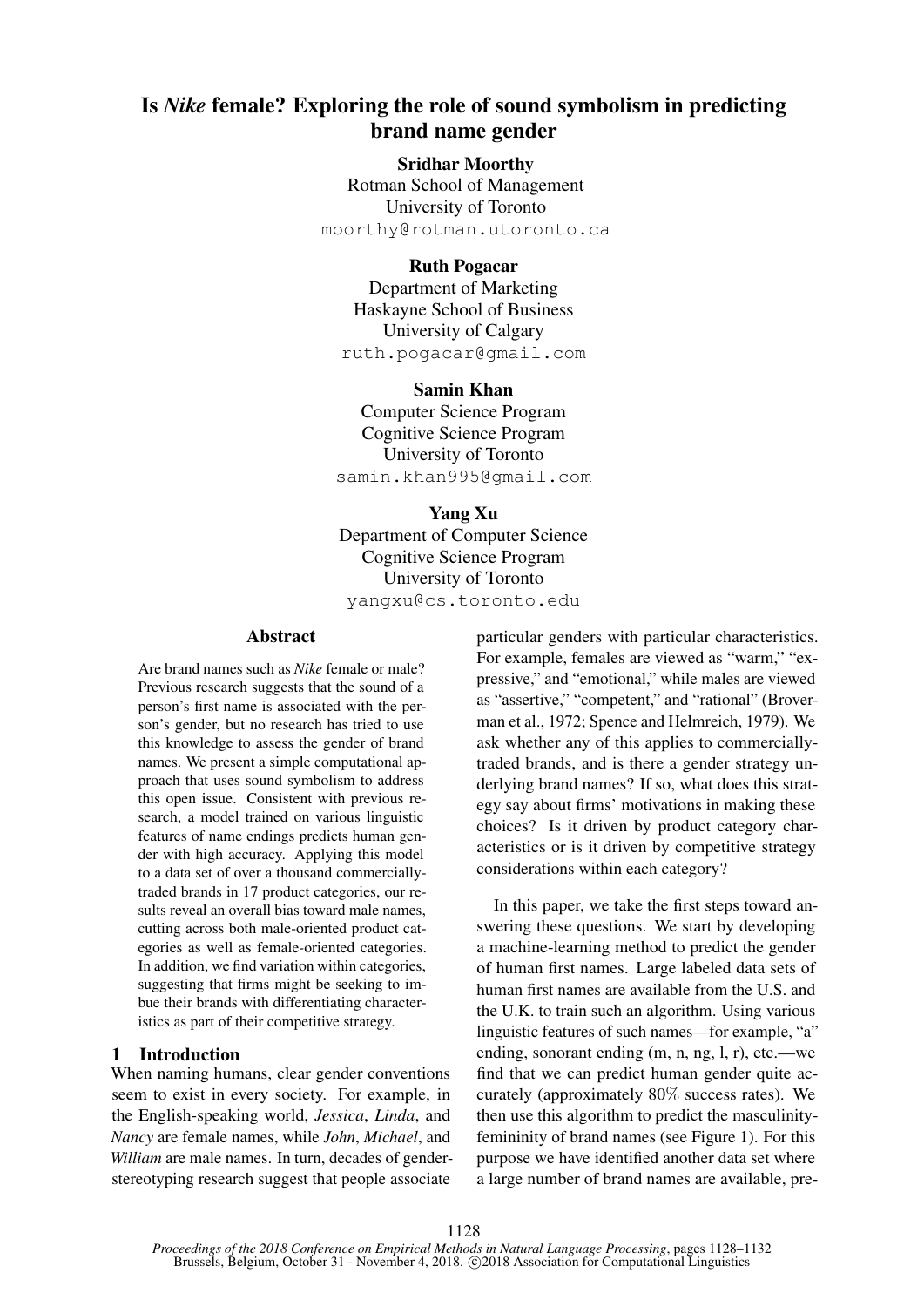classified into many different product categories detergents, analgesics, health and beauty aids, electronics, etc. Finally, having classified brand names by gender, we ask what the variation in brand name gender, within and across product categories, can tell us about the marketing strategy in brand name choices. By using NLP-methods to analyze brand names, we contribute not only a new application domain for such methods, but also, importantly, advance the branding literature by suggesting that brand name gender may be part of a brand's positioning strategy.



Figure 1: Illustration of our methodology. A gender classifier trained on people's names is applied to brand names.

### 2 Sound symbolism and gender of names

Existing work from linguistics has suggested that male and female names have different phonological properties. Here we summarize gender-related features of first names identified in the literature: 1) Names ending in the mid-central unstressed vowel sound 'uh' are almost always feminine (Lieberson and Bell, 1992); 2) Names ending in a vowel tend to be feminine (Slater and Feinman, 1985); 3) Names ending in a sonorant (m, n, ng, l, r) may be either masculine or feminine (Barry and Harper, 1995; Lieberson and Bell, 1992; Slater and Feinman, 1985); 4) Names ending in a 'fricative' or 'affricate' produced by restricting airflow through the mouth to create frication (s, z, f, v, h, sh, ch, dj) tend to be masculine (Barry and Harper, 1995); 5) Names ending in a 'plosive' produced by stopping airflow through the mouth (p, b, t, d, k, g) are almost always masculine (Barry and Harper, 1995); 6) Words and names featuring fricatives are more associated with femininity relative to those with plosives, which are associated with masculinity (Folkins and Lenrow, 1966; Guèvremont and Grohmann, 2014; Klink, 2000); 7) The front / back vowel distinction mirrors that of plosives and fricatives. Brand names with front vowels, such as "i," and "ee," seem more feminine than names with back vowels, such as "oh," "oo" (Klink, 2000).

Despite the rich literature on sound symbolism and gender, sparse attempts have been made to systematically examine the contribution of different linguistic features in gender prediction of names at scale (Bird et al., 2009). Although recent work has examined gender issues in web-crawled data (Zhao et al., 2017) and historical corpora (Garg et al., 2018), there has been no study on exploiting linguistic features to predict gender of brand names.

#### 3 Computational methods

Table 1 summarizes the full set of features that we used for modeling. We took orthographic forms of names as a proxy for phonetic forms due to practical scalability. We started by considering names ending in the sound 'uh' as ending with the letter 'a', because 'a' accounts for the vast majority of instances of this sound. After this initial step, we dummy-coded names ending in a vowel with the letters  $a', b', i', b', u',$  and  $y'$  (i.e., any name ending in a vowel was coded 1 on this feature, whereas all other names were coded 0; see Table 1 for an illustration). We coded names ending in fricatives and plosives with the letters 'p', 'b', 't', 'd', 'k', 'g', 'f', 'v', 's', 'z', 'th', 'sh', 'ch', and 'dge'. We coded sonorant endings based on the letters 'm', 'n', 'ng', 'r', 'and 'l'.

We also considered word-initial occurrences of all the previously mentioned sounds, making symmetric hypotheses that word-initial vowels will predict femininity, word-initial plosives will predict masculinity, and that sonorants and fricatives may be predictive in some way. Coding was based on the same letters with some minor variations (the letters 'w' and 'y' were included with sonorants, and the letter 'j' was included with fricatives).

Finally, we considered the total number of occurrences of all the previously mentioned sounds, hypothesizing that the total number of vowels will predict femininity, total number of plosives will predict masculinity, and total number of sonorants and fricatives may be predictive in some way. Additionally, we consider two distinct categories of vowels: front vowels, represented by the letters 'i', and 'e', which we hypothesize will predict feminin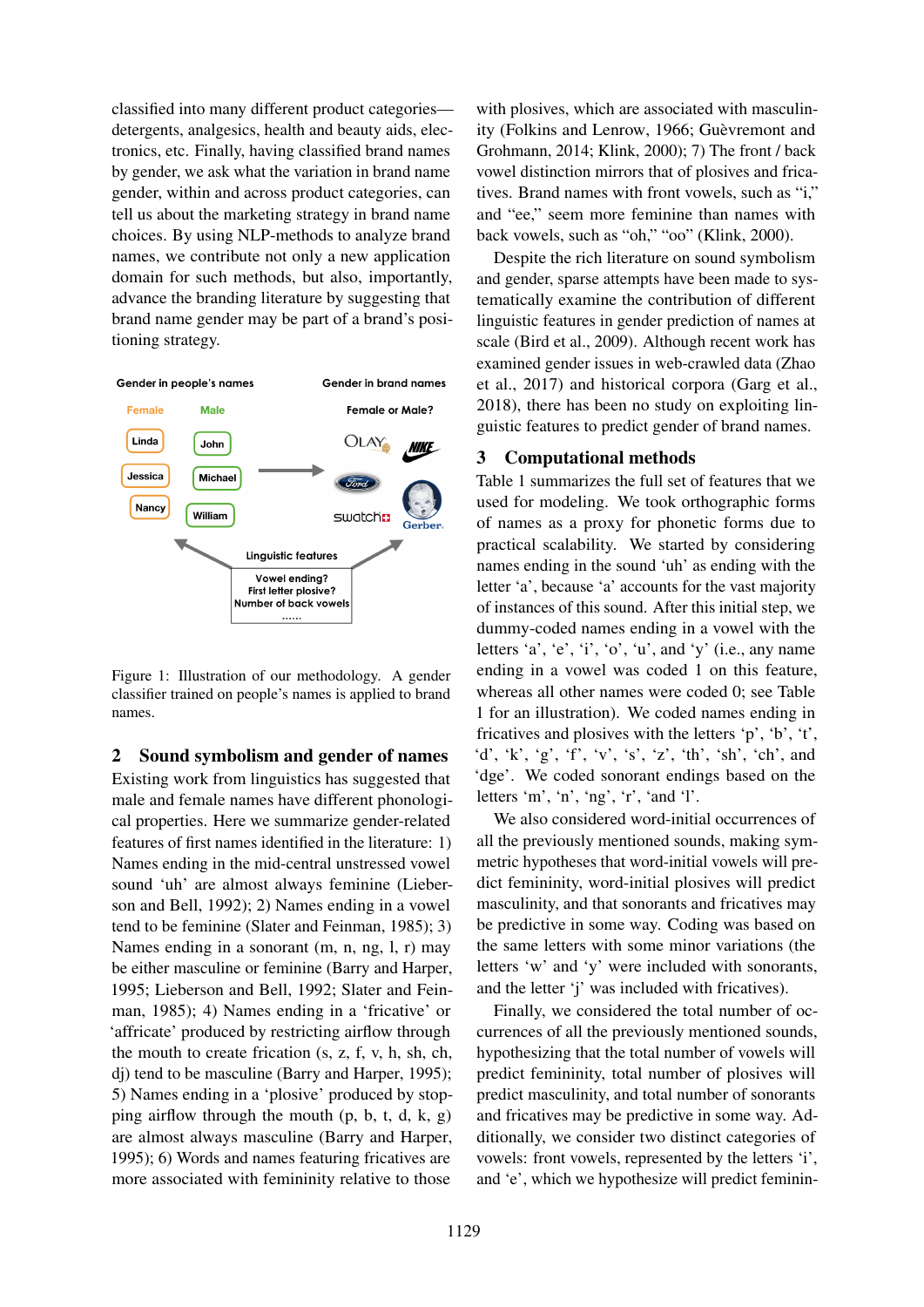ity, and back vowels, represented by the letters 'o' and 'u', which we hypothesize will be more predictive of masculinity. We excluded features such as stressed syllable and number of syllables that have been linked with name gender (Slater and Feinman, 1985) because they require manual coding and do not scale. However, we considered total number of letters as a proxy for name length.

Table 1: Features for gender prediction of people's and brand names, with example values for *Linda*.

| Linguistic feature                               | <b>Value of</b> Linda |
|--------------------------------------------------|-----------------------|
| A ending?                                        |                       |
| Vowel ending $(a, e, i, o, u, y)$ ?              |                       |
| Fricative ending (f,v,th,s,z,sh,ch,dge)?         |                       |
| Sonorant ending $(m,n,ng,l,r)$ ?                 |                       |
| Plosive ending $(p,b,t,d,k,g)$ ?                 |                       |
| 1st letter vowel $(a, e, i, o, u)$ ?             |                       |
| 1st letter fricative (f,v,th,s,z,sh,ch,j)?       |                       |
| 1st letter sonorant $(m,n,l,r,w,y)$ ?            |                       |
| 1st letter plosive $(p,b,t,d,k,g)$ ?             |                       |
| Number of letters                                | 5                     |
| Number of front vowels                           |                       |
| Number of back yowels                            |                       |
| Number of vowels $(a, e, i, o, u)$               | 7                     |
| Number of fricatives (f, v, th, s, z, sh, ch, j) |                       |
| Number of sonorants $(m,n,l,r,w,y)$              | 2                     |
| Number of plosives $(p,b,t,d,k,g)$               |                       |

We used three simple models for name gender classification based on the features we have described. For all methods, we considered binary classification (female/male) and excluded "genderneutral" names that are ambiguous. 1) To examine how each feature contributes to name gender prediction individually, we first considered a single-feature logistic model that determines gender of a name  $y$  from one of the features  $x$ :  $\log \frac{p(y=female)}{p(y=male)} = \beta_0 + \beta_1 x$ . 2) To examine how features combine to name gender prediction, we considered a multivariate version of the logistic model. We applied a sparsity constraint with automatic relevance determination (Yamashita et al., 2008) to explore the minimal set of features necessary for gender determination, taking into account the fact that the features are over-complete and not interdependent, e.g. "a ending" entails "vowel ending." We used the default settings on the hyperparameters in the open-source Python package.<sup>1</sup> 3) We considered random forest as an alternative multivariate classifier, based on decision trees using the Gini impurity criterion and bootstrapped subsamples in ensemble averaging. We used the Python sklearn package for this model.

#### 4 Data

We draw data from three primary sources, two for people's names and one for brand names. For people's names, we relied on databases of U.S. and U.K. names available at https: //github.com/OpenGenderTracking/ globalnamedata/tree/master/assets.

The U.S. data come from the yearly birth records maintained by the U.S Social Security Administration from 1880 to 2013; the U.K. data come from the UK Office of National Statistics, the Northern Ireland Statistics and Research Administration, and the Scotland General Register Office. After removing names that are labeled as both male and female, we ended up with 97102 unique English names (60984 female, 36118 male) to work with. For brand names, we relied on Kantar Media's Stradegy database. This database documents U.S. advertising spending by brands in virtually every product category.  $2$  In this case, after removing multi-word names that are derivative brands (e.g., *Ford Escort*) and a small number (66) of names that are common English words (e.g., *Coach*) based on the ∼5000 most frequent words in the British National Corpus,  $3$  we ended up with 1021 brand names in 17 product categories. We represented each name as a 16-dimensional vector based on the features described, and we made all data available in the supplementary materials.

# 5 Results

Evaluation. We tested all gender classifiers on the English dataset in a supervised setting. Table 2 summarizes the model performances in a five-fold cross validation with the data initially randomized.

Overall, all models predicted gender of people's names substantially above chance (50%). In particular, the multivariate models performed better than the single-feature model though the difference is small, suggesting that gender information is likely encoded in a restricted set of features. Figure 2 confirms this finding by showing the fitted weights on different features from the sparse logistic classifier. The top four features with the highest weights are "a ending," "plosive ending," "sonorant ending," and "fricative ending," suggesting the dominance of gender information in the ending of names. The same four features also yielded the highest predictive accuracies in the single-feature model except for the feature of "vowel ending" - 75.1%: a end-

<sup>2</sup> https://www.kantar.com/

<sup>3</sup> http://www.kilgarriff.co.uk/BNClists/lemma.al

<sup>1</sup> https://github.com/KamitaniLab/sml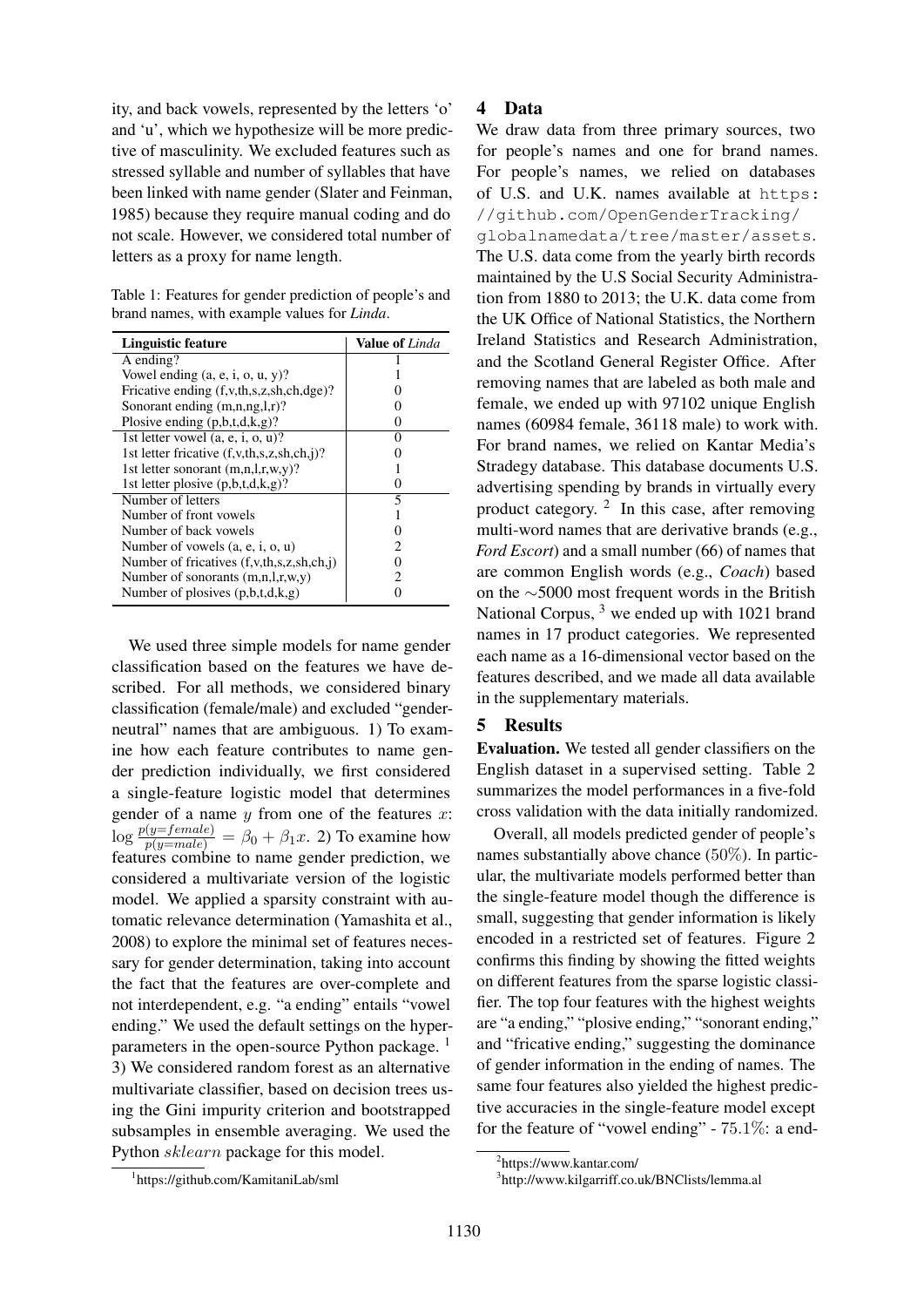ing 65%; plosive ending - 66%; sonorant ending - 72%; fricative ending - 66%.



Figure 2: Feature coefficients in logistic regression.

We observed a small difference in predictive accuracy between the random forest model and the sparse logistic model, suggesting the features are relatively robust to classifier variation. We also observed that predictive accuracies on male names tend to be poorer than those on female names, possibly because some male names also end with vowels 27.1%, e.g., *Joshua*), but female names predominantly end with vowels 76.4%).

Table 2: Model accuracies on name gender prediction.

| Model           | Acc. $\%$ | Female $%$ | Male $\%$ |
|-----------------|-----------|------------|-----------|
| Single-feature  | 75.1      | 76.4       | (2.9)     |
| Sparse logistic | 80.5      | 83.9       | 74.9      |
| Random forest   | 81.8      | 85.4       | 75.7      |

Brand name gender prediction. We applied the three classifiers to the brand name database, by using the weights estimated from the English name database. We used a conservative criterion in determining gender of brand names. In particular, we took majority vote from prediction of the three classifiers for any given brand name as opposed to relying on prediction from a single classifier. <sup>4</sup>

Although it is difficult to fully evaluate the accuracy of our classifiers on brand name gender, we identified "true" gender of a small set of brand names where etymology can be found from the Oxford English Dictionary, summarized in Table 3. We found that our procedure of gender classification yielded an accuracy of 83.3% on this small set, which is consistent with the accuracies we obtained

with people's names. We refrained from evaluating our models against human judgments on brand name gender, because people's conceptions might be biased or primed given the products associated with brands (e.g., cosmetic brand names might be perceived as female). Figure 3 visualizes the brand names in the feature space we considered, with predicted gender and annotated example brands.

Table 3: Brand names with gender identified from the OED and model-predicted gender (Male vs. Female).

| <b>Brand</b>  | Etymology             | True | Pred. |
|---------------|-----------------------|------|-------|
| Amazon        | Female warrior (1398) | F    | М     |
| Titan         | Helio's father (1413) | М    | М     |
| Pandora       | Woman (1581)          | F    | F     |
| <b>Hermes</b> | Zeus' son $(1605)$    | М    | М     |
| Nike          | Goddess (1846)        | F    | F     |
| Lincoln       | $US$ president $(-)$  | М    | М     |

Brand name gender distribution. We analyzed gender distributions across and within the 17 product categories. Across categories, we observed a strong asymmetry in frequency between male and female brand names. The scatter-plot in Figure 3 illustrates that male and female brand names separate in sound-attribute space. tSNE (Maaten and Hinton, 2008) with 17 feature attributes was used to generate this plot, which shows that male and female names separate along the first dimension, but not in the second dimension. This suggests that these names share commonalities, but they are also different.

We observed that the gross number of male brand names is significantly greater than the number of female brand names (binomial  $p < 0.0001$ ). Several factors could contribute to this bias. For example, many present-day brands originated long before gender equality was valued, and the brand names that emerged from these male-dominated eras tend to skew masculine. It should also be noted that many brands are named after company founders (e.g., *Ford*), and surnames may tend to be more masculine than first names.

A more fine-grained analysis in the individual product categories revealed nuanced patterns in gender distribution (Figure 3). Although the male bias we observed at the broad level applies to 14 of 17 categories (binomial  $p < 0.0001$ ) including some intuitive ones such as "power tools," "military," and "baseball equipment," this bias is surprisingly weak or non-existent in "car / trucks" and "men haircare" where we expect more male as opposed to female consumers. Second, brands where

<sup>&</sup>lt;sup>4</sup>We also considered a more stringent criterion by analyzing only the subset of brand names where all three classifiers agreed on gender prediction ( $N = 702$  out of 1021 names), and our results are similar based on that subset of brand names.